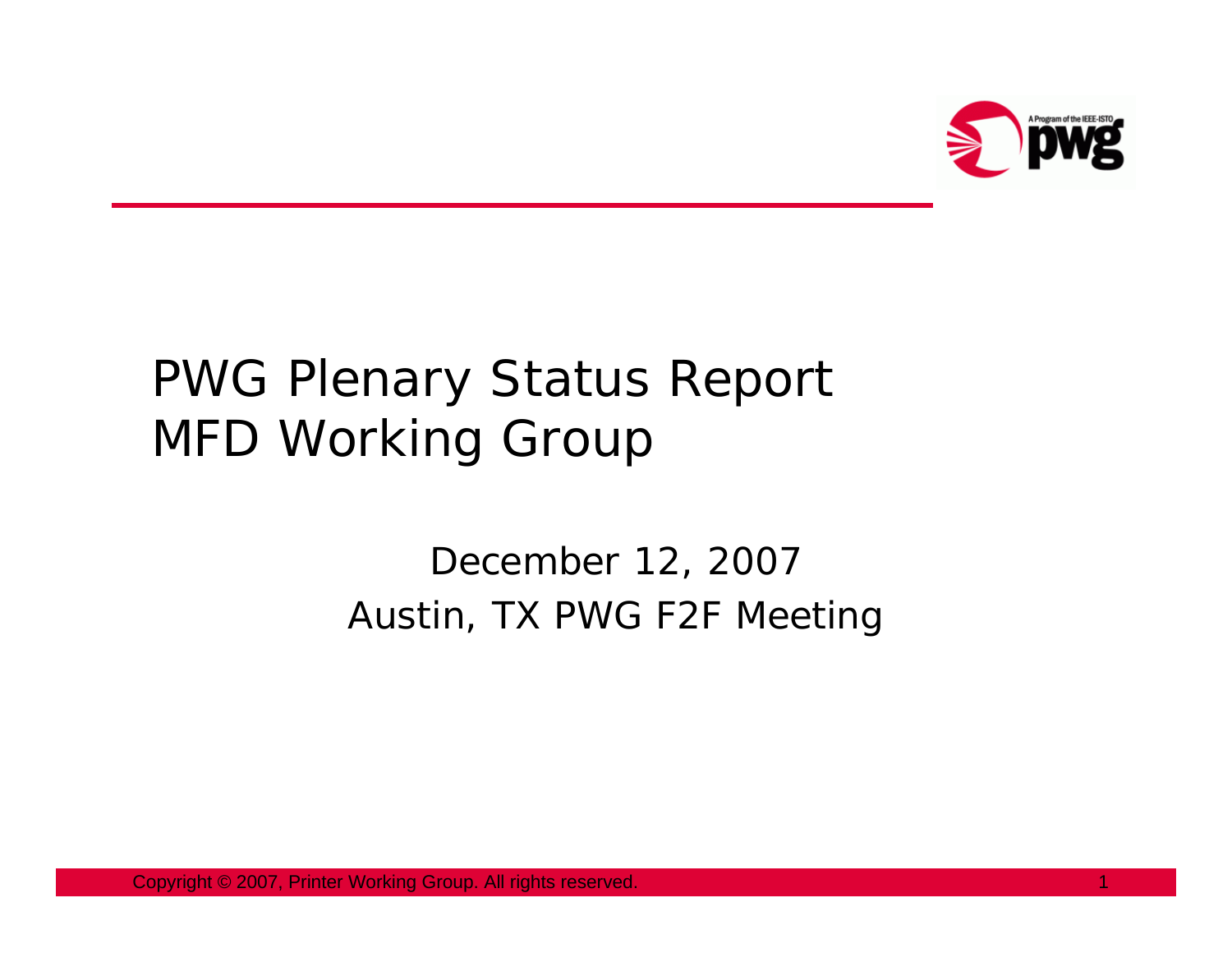

## **The MFD working group is concerned with the modeling of Multifunction Devices. The Objectives are:**

- Definition of a framework for the data model for the Services and subunits that comprise a Multifunction Device.
	- Began with PWG SM v1.0 (based on IPP Print Service)
	- Incorporated Printer MIB (covers device aspects)
	- Incorporated WIMS model extensions (generalizes framework)
- Definition of Print Service operations derived from IPP.
- Scan Service is current focus of the Working Group.
	- Requirements near complete
	- Straw man proposal for Scan Service operations and data model is available
	- Objective is semantic alignment for Scan similar to what PWG SM v1 did for Print
- Other Services of Multifunction Devices will reuse semantics from Print and Scan whenever possible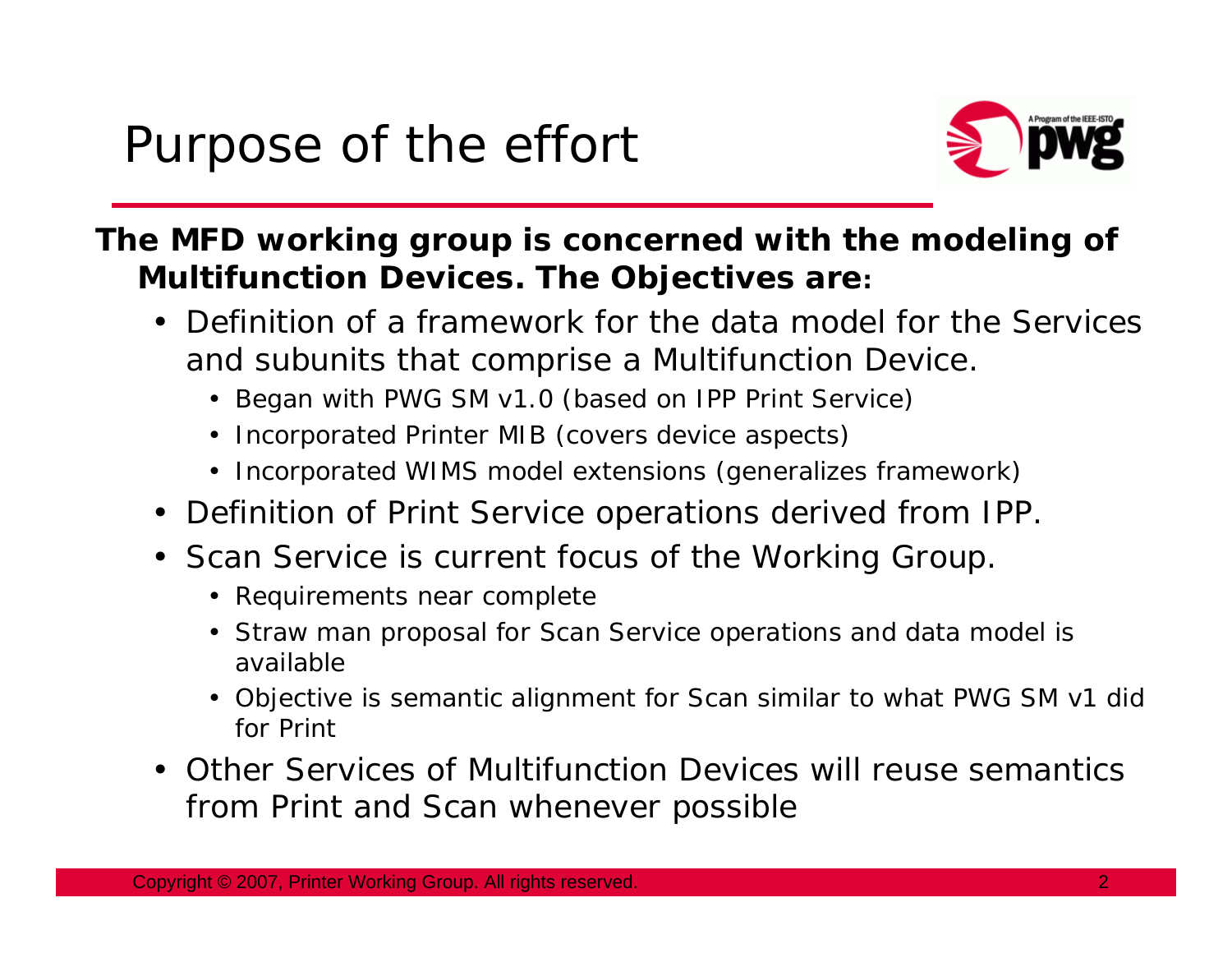## Work Items for the WG

- What We're Doing
	- Initial focus is limited to Scan
	- Developing an XML Schema in parallel with the specification
	- Separating common information from service specific information
	- Reusing existing semantic whenever possible
	- We are delaying the definition of the other Services (e.g. Copy, FaxIn) until Scan is complete
- • What We're NOT Doing
	- We are not defining complex services or work flow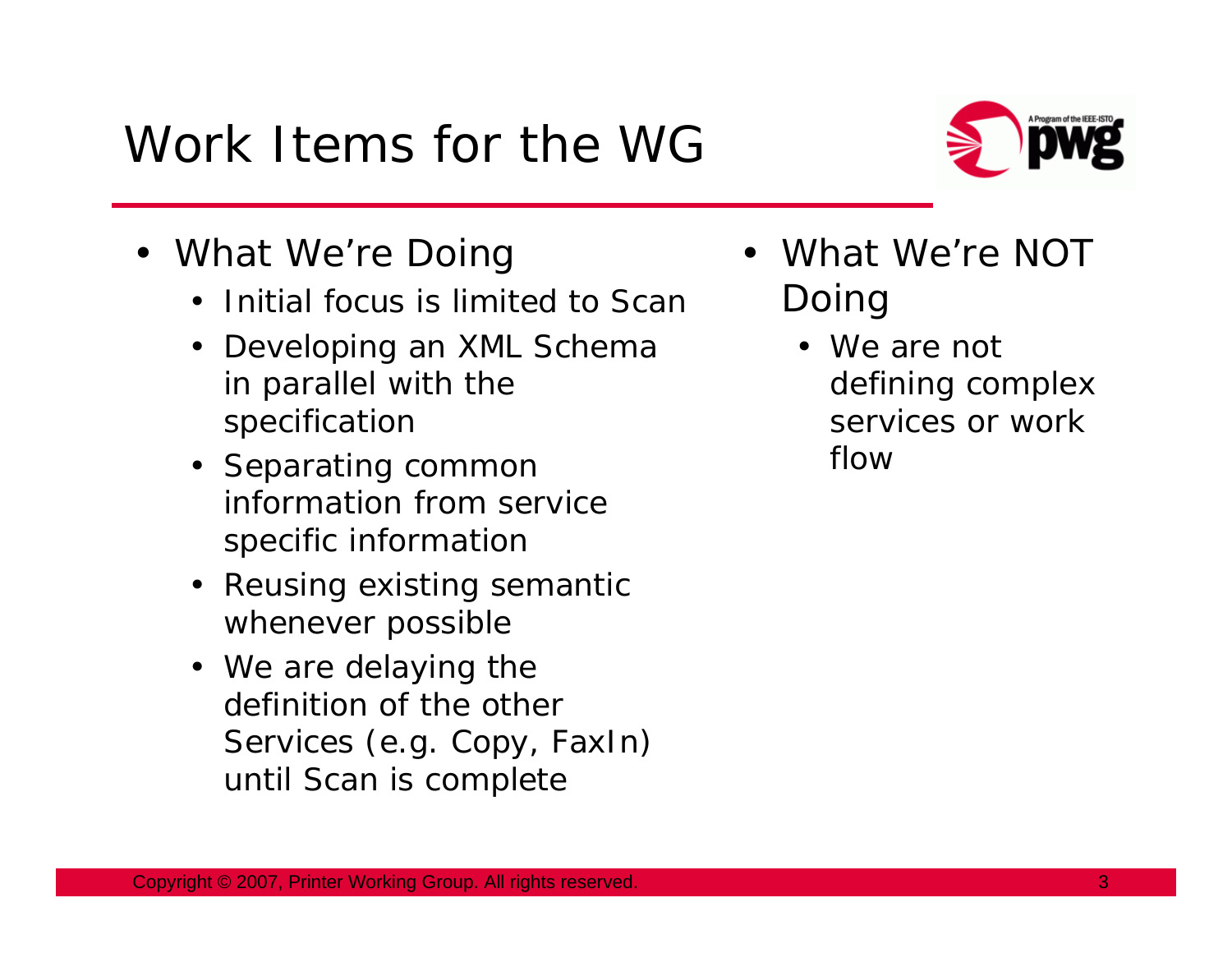

- Scan Requirements near completion.
- Next round of discussions will flesh out the objects, attributes, values, operations and parameters (straw man proposal available)
- A protocol binding should follow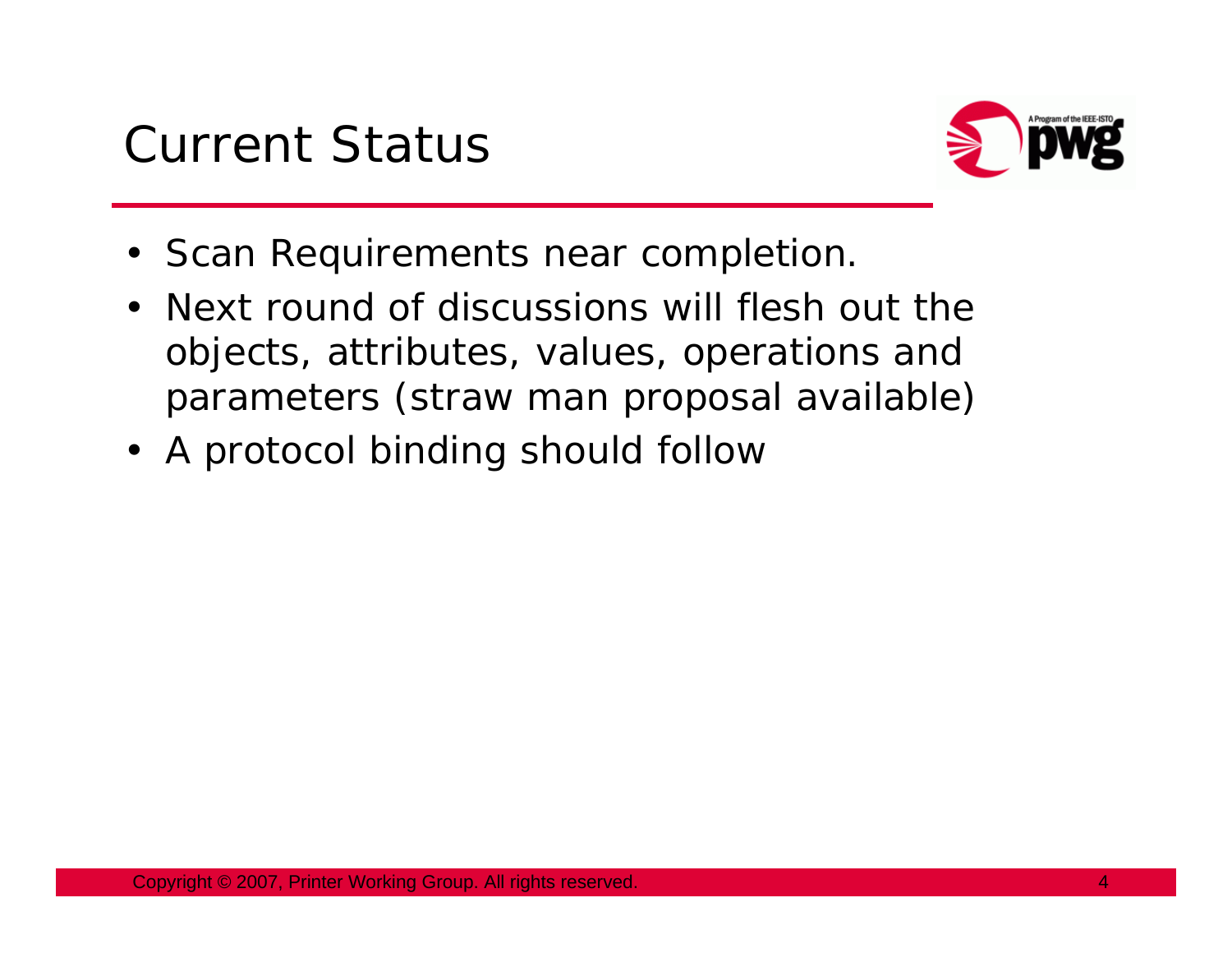

• Work on specification of Scan objects, attributes, values, operations and parameters that meet defined requirements